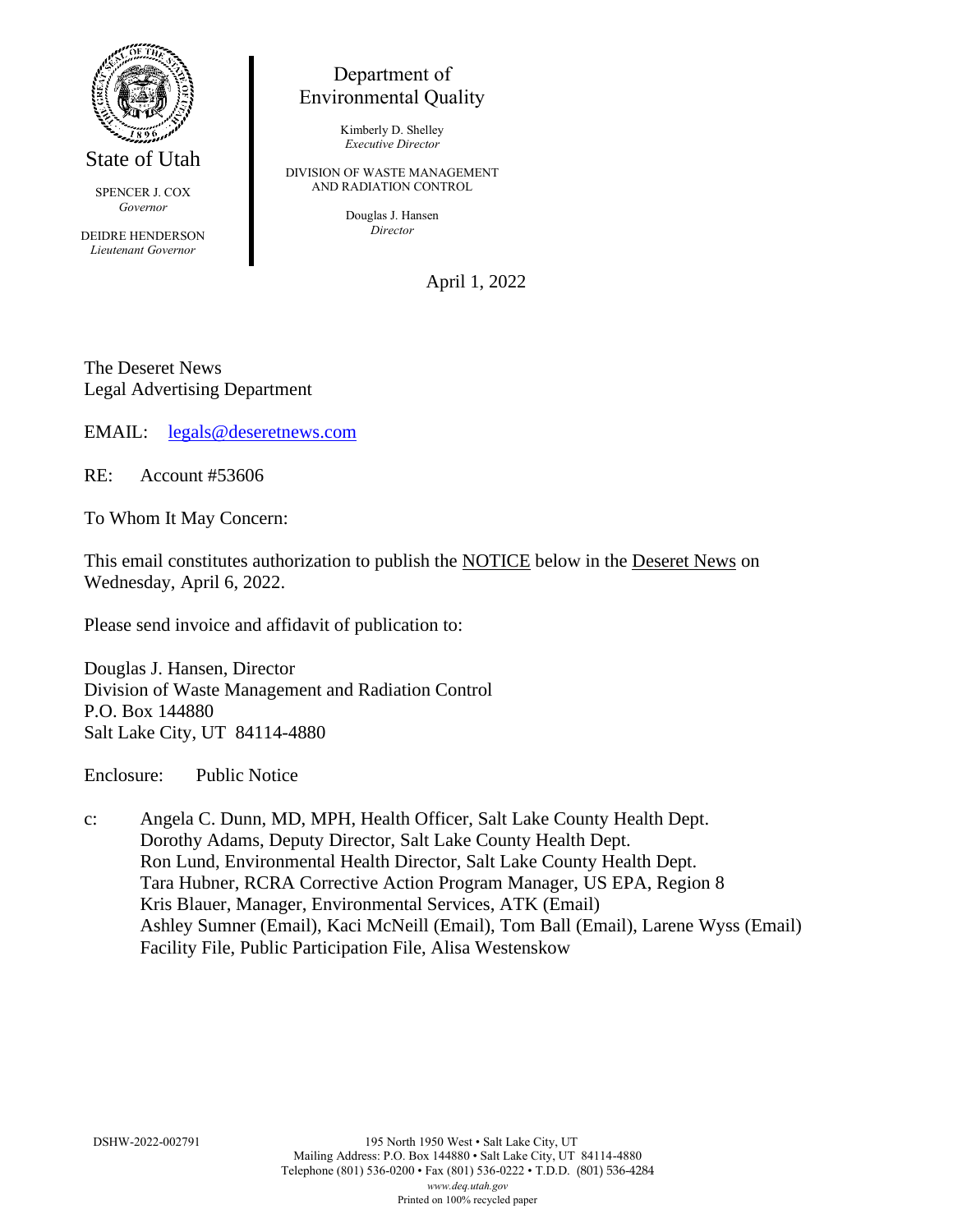

State of Utah

SPENCER J. COX *Governor*

DEIDRE HENDERSON *Lieutenant Governor*

## Department of Environmental Quality

Kimberly D. Shelley *Executive Director*

DIVISION OF WASTE MANAGEMENT AND RADIATION CONTROL

> Douglas J. Hansen *Director*

> > April 1, 2022

The Salt Lake Tribune Legal Advertising Department

EMAIL: [legals@sltrib.com](mailto:legals@sltrib.com)

RE: Account #SLT0010250

To Whom It May Concern:

This email constitutes authorization to publish the NOTICE below in the Salt Lake Tribune on Sunday, April 10, 2022.

Please send invoice and affidavit of publication to:

Douglas J. Hansen, Director Division of Waste Management and Radiation Control P.O. Box 144880 Salt Lake City, UT 84114-4880

Enclosure: Public Notice

c: Angela C. Dunn, MD, MPH, Health Officer, Salt Lake County Health Dept. Dorothy Adams, Deputy Director, Salt Lake County Health Dept. Ron Lund, Environmental Health Director, Salt Lake County Health Dept. Tara Hubner, RCRA Corrective Action Program Manager, US EPA, Region 8 Kris Blauer, Manager, Environmental Services, ATK (Email) Ashley Sumner (Email), Kaci McNeill (Email), Tom Ball (Email), Larene Wyss (Email) Facility File, Public Participation File, Alisa Westenskow